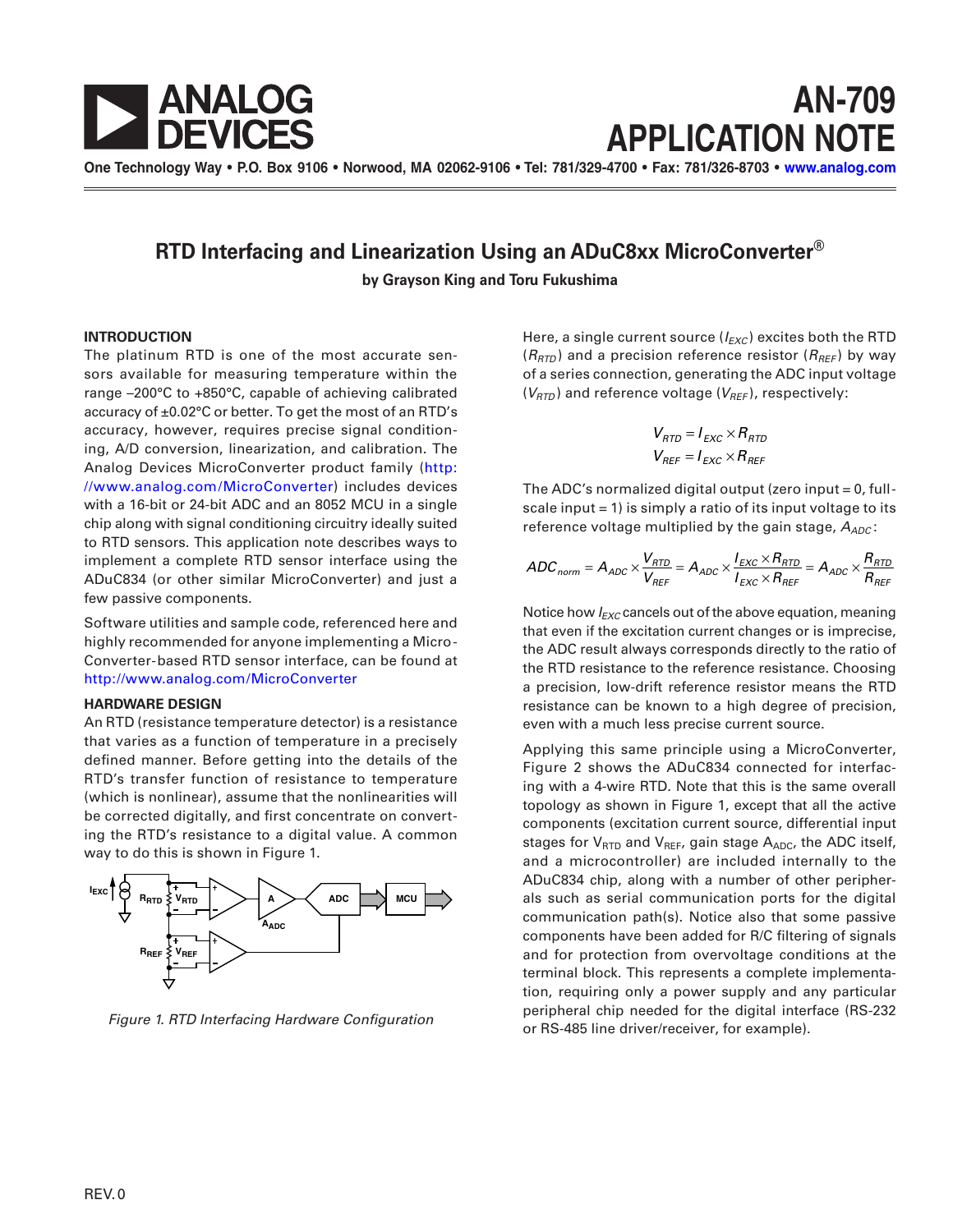

\*DIODE PROTECTION AND 1000 RESISTORS SERVE ONLY TO PROTECT THE ADuC834 FROM DAMAGE IN THE EVENT OF OVERVOLTAGE CONDITIONS AT THE TERMINAL BLOCK.

Figure 2. Complete RTD Interfacing Circuit Using ADuC834

## **CALCULATING RTD RESISTANCE FROM ADC RESULT**

Recall from the Hardware Design section that

$$
ADC_{norm} = A_{ADC} \times \frac{R_{RTD}}{R_{REF}}
$$

which can be rewritten as

$$
R_{RTD} = ADC_{norm} \times \frac{R_{REF}}{A_{ADC}} = ADC_{norm} \times scale
$$

where:

$$
scale = \frac{R_{REF}}{A_{ADC}}
$$

The scale value is the fixed scaling factor used in the sample code. Taking this a step further, a fixed offset value can be added to the equation, resulting in

$$
R_{\rm{RTD}} = ADC_{\rm{norm}} \times scale + offset
$$

where the *offset* term represents a fixed offset that can be used to compensate for errors. This offset term is discussed further in the Calibration section. For most situations, a value of zero is sufficient for this offset term. Note that a direct equation for RTD resistance has been obtained as a function of the ADC result using only a pair of fixed values for scale and offset.

The remainder of this document considers the most common type of platinum RTD, which has a nominal resistance (R<sub>0</sub>) of 100  $\Omega$  at 0°C. Also assume a reference resistor value of 5.62 k $\Omega$ , which provides a good match to such an RTD. With these component values and using the ADuC834, an internal gain of 7.8125 is the highest available ADC gain setting that still allows the RTD to cover its full specified temperature range. (Recall

that  $ADC_{norm}$  is by definition limited to the range 0 to 1, which is what defines the temperature range limitation at higher ADC gains.) The gain of 7.8125 corresponds to an ADC0CON value of 0x4C, or a range setting of 320 mV unipolar ( $A_{ADC} = V_{REF}/span = 2.5 V/320 mV = 7.8125$ ). To correspond to this gain setting, the scale value works out to 719.36 (scale =  $R_{REF}/A_{ADC}$  = 5.62 k/7.8125 = 719.36,) which is the default scale value used in the sample code. The default value for the offset term is zero.

The above equations for  $R_{\text{RTD}}$  are merely methods of determining (in software) the RTD's resistance directly from a given ADC conversion result. To then determine the RTD's temperature as a function of its resistance requires an understanding of the RTD's transfer function.

### **RTD TRANSFER FUNCTION**

A platinum RTD's transfer function is described by two distinct polynomial equations: one for temperatures below 0°C and another for temperatures above 0°C. These equations are

|  | $R_{RTD}(t) = R_0[1 + At + Bt^2 + C(t - 100^{\circ}C)t^3]$ | (for $t \leq 0$ °C) |
|--|------------------------------------------------------------|---------------------|
|  |                                                            |                     |

| $R_{RTD}(t) = R_0[1 + At + Bt^2]$ | (for $t \geq 0$ °C) |
|-----------------------------------|---------------------|
|-----------------------------------|---------------------|

where:

 $t =$ RTD temperature [°C]

 $R_{\text{RTD}}(t)$  = RTD resistance as a function of RTD temperature  $(t)$ 

$$
R_0
$$
 = RTD resistance at 0°C (most often 100  $\Omega$ )

$$
A = 3.9083 \times 10^{-3} °C^{-1}
$$
  
\n
$$
B = -5.775 \times 10^{-7} °C^{-2}
$$
  
\n
$$
C = -4.183 \times 10^{-12} °C^{-4}
$$

Notice that the notation is changed from RRTD to RRTD(t)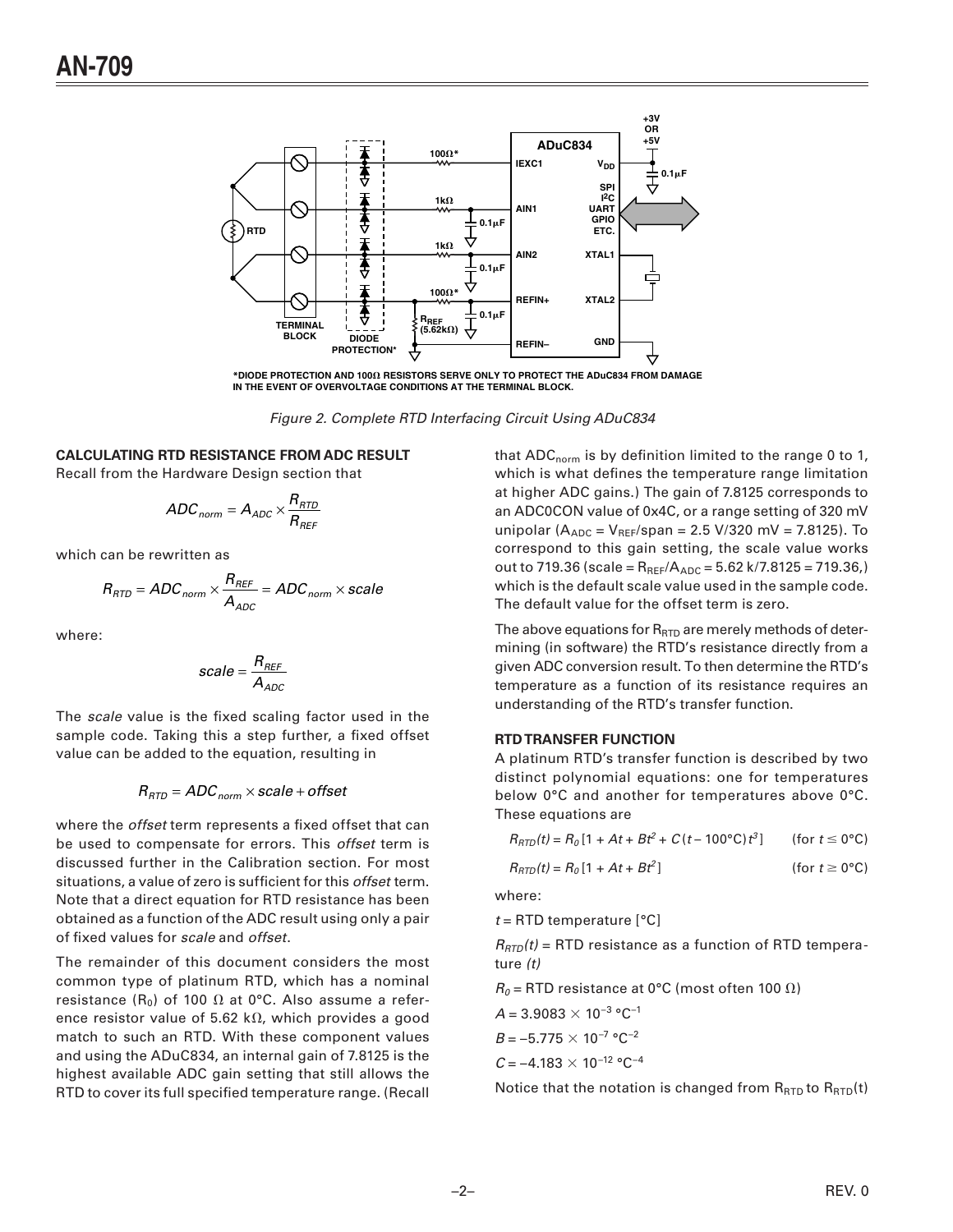to reflect that the RTD's resistance is a function of its temperature. Figure 3 shows the RTD's transfer function (resistance plotted as a function of temperature) along with a linear expansion of the transfer function's slope at 0°C (for visual comparison).



Figure 3. RTD Transfer Function

The previous equations define the RTD's resistance as a function of its temperature (R<sub>RTD</sub>(t)). But to implement an RTD sensor interfacing circuit, the RTD's temperature must be determined instead as a function of its resistance  $(T_{\text{RTD}}(r))$ , which may be less straightforward, given the RTD's nonlinear transfer function. Some techniques useful for this task are explored in the following sections.

# **LINEARIZATION TECHNIQUES**

There are a number of different ways to determine temperature as a function of RTD resistance, given the RTD's transfer function as described above. This application note examines three techniques useful in embedded designs, and more specifically, very well suited to MicroConverter-based designs. Table 1 outlines some of the strengths and weaknesses of each method, also summarizing the situations in which each might be most useful.

| <b>Technique</b>                            | <b>Advantages</b>                                                                                                                                                                            | <b>Disadvantages</b>                                                                                                                                                       | <b>Summary</b>                                                                        |
|---------------------------------------------|----------------------------------------------------------------------------------------------------------------------------------------------------------------------------------------------|----------------------------------------------------------------------------------------------------------------------------------------------------------------------------|---------------------------------------------------------------------------------------|
| Direct<br>Mathematical<br>Method            | • Very accurate<br>• No look-up table required                                                                                                                                               | • Requires math library (usually > 1 kB)<br>• Somewhat slow (10 ms to 50 ms*)                                                                                              | Useful if math library<br>is already required for<br>other functions                  |
| Single Linear<br>Approximation<br>Method    | • Very fast $(< 1 \text{ ms*})$<br>• Very small code space<br>requirement<br>• Fairly accurate over narrow<br>temperature spans<br>• No math library required<br>• No look-up table required | • Poor accuracy over wide<br>temperature span                                                                                                                              | Good option when<br>code space is limited<br>and temperature span<br>is fairly narrow |
| Piecewise Linear<br>Approximation<br>Method | • Fast $(< 5 \text{ ms*})$<br>• Designer control of code<br>size/accuracy trade-off<br>• Can be very accurate<br>• No math library required                                                  | • Greater code size than single-linear<br>approximation method<br>• Greater code size than mathematical<br>method if math library is already<br>needed for other functions | Possibly the most<br>useful of these three<br>methods in >90% of<br>embedded designs  |

### **Table 1. Three Linearization Techniques**

\*Execution times indicated here represent empirical measurements of an ADuC834, at a core clock speed of 12.58 MHz, running the C subroutines referenced herein.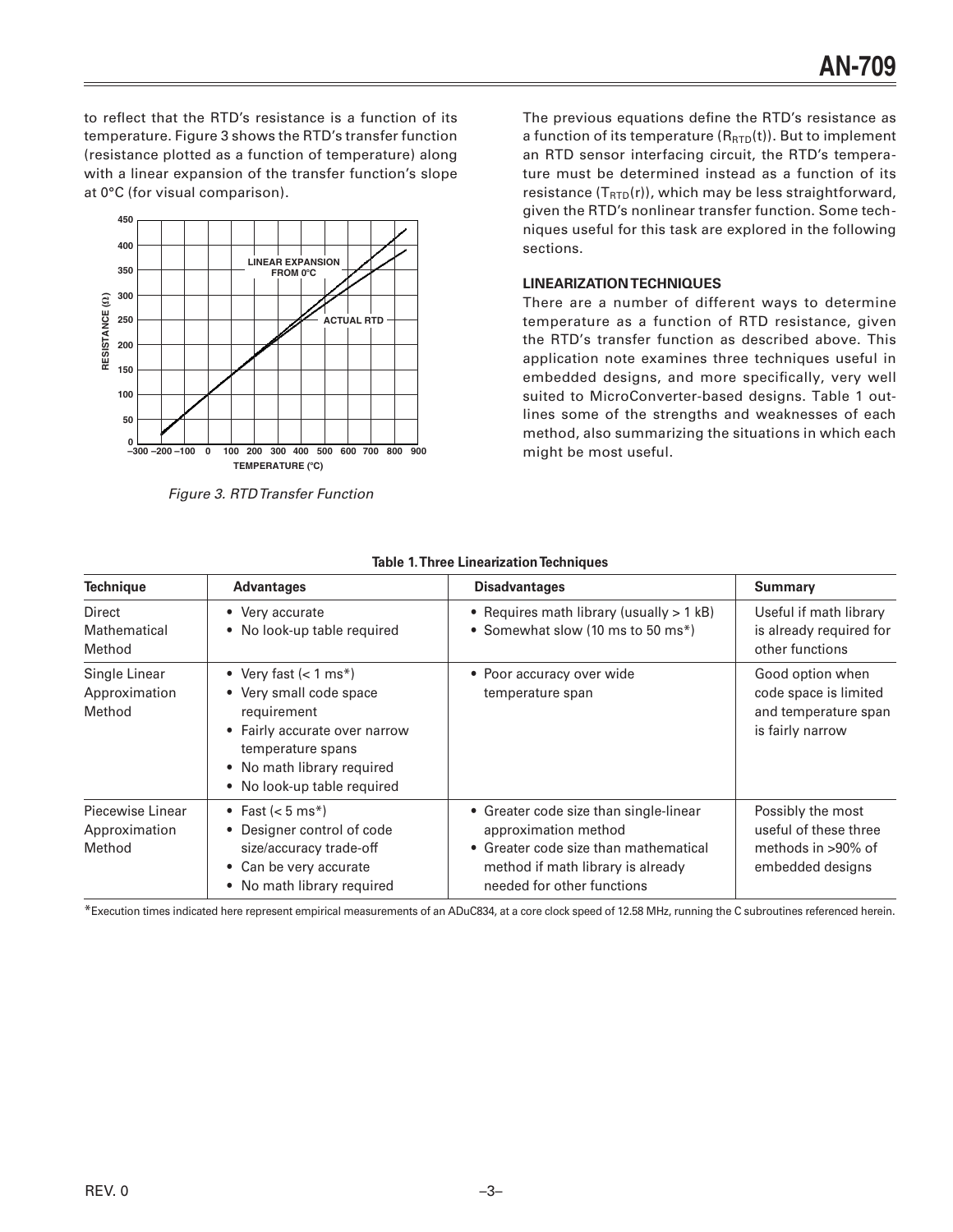The following sections explore these linearization techniques in detail.

## **DIRECT MATHEMATICAL METHOD**

Earlier in this document, explicit mathematical equations were shown for an RTD's resistance as a function of its temperature  $(R_{\text{RTD}}(t))$ . So why not just turn those equations around and solve for expressions of the RTD's temperature as a function of its resistance  $(T_{\text{RTD}}(r))$ ? This is a fairly straightforward task for the equation that defines positive temperature behavior, because it is merely a quadratic. The solution to the quadratic yields two expressions; to determine which one is correct, simply plug in a couple of known values. The result is the following equation for RTD temperature at temperatures of 0°C or greater:

$$
T_{RTD}(r) = \frac{-A + \sqrt{A^2 - 4B\left(1 - \frac{r}{R_0}\right)}}{2B}
$$

where  $A$ ,  $B$ , and  $R_0$  are defined previously (in the RTD Transfer Function section) and r is the RTD's resistance. Because this function will be solved in real time, it is beneficial to change it to the following form:

$$
T_{RTD}(r) = \frac{Z_1 + \sqrt{Z_2 + Z_3 \times r}}{Z_4}
$$

where:

$$
Z_1 = -A = -3.9083 \times 10^{-3}
$$
\n
$$
Z_2 = A^2 - 4 \times B = 17.58480889 \times 10^{-6}
$$
\n
$$
Z_3 = \frac{4 \times B}{R_0} = -23.10 \times 10^{-9}
$$
\n
$$
Z_4 = 2 \times B = -1.155 \times 10^{-6}
$$

This is advantageous for real-time computation because  $Z_1$  through  $Z_4$  are constant and absolute, and so there are fewer computations to be done. The above equation for  $T_{\text{RTD}}(r)$  is referred to herein as the positive function because it relates to temperatures of 0°C and above. And, because this is a direct mathematical solution, it is 100% accurate within that range. Rounding errors when using 32-bit floating-point math in 8051 C code work out to about +0.0001°C/-0.0005°C when solving this equation, which is certainly close enough to 100% accuracy for any practical purposes. Using the ADuC832 with a core clock speed of 12.58 MHz running the sample C routine of RTDmath.c, the execution time of this equation is less than 4.2 ms.

The previous equation is valid only for temperatures of 0°C and above. The equation for  $R_{\text{RTD}}(t)$  that defines negative temperature behavior is a fourth-order polynomial (after expanding the third term) and is quite impractical to solve for a single expression of temperature as a function of resistance. However, making use of computer math tools can assist in finding a close approximation to the inverse transfer function. Using Mathematica<sup>®</sup> (http://www.wolfram.com/products/ mathematica) or a similar software math tool, one can come up with the following best-fit polynomial expressions for RTD temperature at temperatures of 0°C or less:

$$
T_{RTD}(r) = -242.02 + 2.2228 \times r + 2.5859 \times 10^{-3}
$$
\n
$$
\times r^2 - 4.8260 \times 10^{-6} \times r^3 - 2.8183 \times 10^{-8}
$$
\n
$$
\times r^4 + 1.5243 \times 10^{-10} \times r^5
$$
\n
$$
T_{RTD}(r) = -241.96 + 2.2163 \times r + 2.8541 \times 10^{-3}
$$
\n
$$
\times r^2 - 9.9121 \times 10^{-6} \times r^3 - 1.7052 \times 10^{-8} \times r^4
$$
\n
$$
T_{RTD}(r) = -242.09 + 2.2276 \times r + 2.5178 \times 10^{-3}
$$
\n
$$
\times r^2 - 5.8620 \times 10^{-6} \times r^3
$$
\n
$$
T_{RTD}(r) = -242.97 + 2.2838 \times r + 1.4727 \times 10^{-3} \times r^2
$$

These four equations are referred to herein as the negative functions because each is valid only for temperatures of 0°C and below. The top (fifth-order) equation is the most accurate but takes the longest time to compute, while the bottom (second-order) equation is the least accurate but fastest to compute. Some characteristics of these negative functions are given in Table 2, and a plot of the error of each as a function of temperature is shown in Figure 4 along with (for visual reference) the error of the positive function extended into the negative temperature space. Notice from Figure 4 that at near-zero negative temperatures, there is actually less error in the positive function than in the second-, third-, or fourthorder negative functions. The sample code RTDmath.c takes advantage of this behavior by using the positive function even at slightly negative temperatures. The actual threshold to determine if the positive or negative function should be used is different depending on which negative function (second-, third-, fourth-, or fifth-order) is used, and is represented in the Threshold column of Table 2. Above this threshold value, the positive function yields lower error; below this threshold value, the negative function yields lower error. The Equation Accuracy column of Table 2 represents errors only for temperatures below the corresponding threshold value.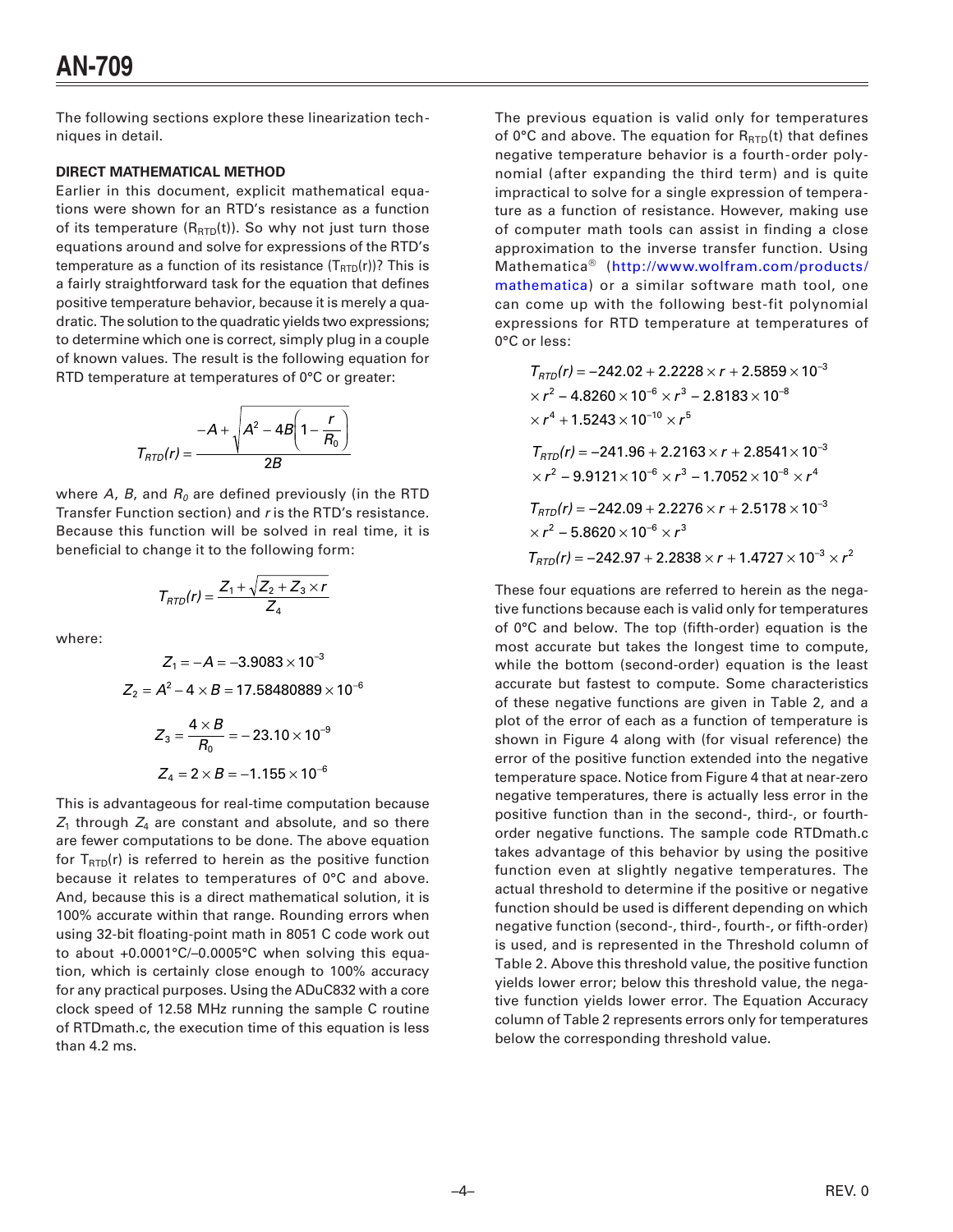|              | <b>Maximum Execution Time*</b> | <b>Equation Accuracy*</b>            | <b>Threshold</b>                |
|--------------|--------------------------------|--------------------------------------|---------------------------------|
| Fifth-order  | 41 ms                          | $+0.0001^{\circ}C/-0.00005^{\circ}C$ | 0°C/100 $\Omega$                |
| Fourth-order | 31 ms                          | $+0.0022$ °C/-0.001°C                | $-8.75^{\circ}$ C/96.6 $\Omega$ |
| Third-order  | $21 \text{ ms}$                | $+0.0053^{\circ}$ C/-0.0085°C        | $-12.5^{\circ}$ C/95.1 $\Omega$ |
| Second-order | 11 ms                          | $+0.075^{\circ}$ C/-0.17°C           | $-70.5$ °C/72.1 $\Omega$        |

Table 2. Characteristics of Best-Fit Polynomial Equations (Negative Functions)

\*Execution time and equation accuracy were measured empirically on an ADuC832, at a core clock speed of 12.58 MHz, running the sample C routine of RTDmath.c.



Figure 4. Error Plot of Best-Fit Polynominal **Equations (Negative Functions)** 

One drawback of this direct mathematical technique for linearization is that it requires floating-point power and square root functions such as those found in the math library of the C51 compiler from Keil (http://www.keil.com). These floating-point math functions alone typically add more than 1 kB to the code size. Similar or better accuracy can be achieved with smaller overall code size using the piecewise linear approximation method described later in this document. However, if the math library functions are required for other operations in the program, the direct mathematical technique might be the best solution because those library functions are already available.

# **SINGLE LINEAR APPROXIMATION METHOD**

In Figure 3, notice that over smaller temperature spans the RTD transfer function looks much like a straight line. If the required measurement temperature range spans only a portion of the full RTD measurement band, one might not need to linearize the RTD signal at all. In such cases, a best-fit linear approximation to the transfer function over the desired measurement temperature range can often yield sufficient precision. For example, over the industrial temperature range of  $-40^{\circ}$ C to  $+85^{\circ}$ C, a best-fit linear approximation is accurate to  $\pm 0.3$ °C.

In general, a linear equation for temperature as a function of RTD resistance  $(r)$  is of the form

$$
T_{LIN}(r) = A \times r + B
$$

where A and B are constants. Note that these are not the same A and B from the RTD Transfer Function. Choosing optimum values for  $A$  and  $B$  to minimize the error band involves some math not explored here. There is, however, a very simple software tool (intended to accompany this document) that can automatically find optimum values of A and B to fit your specific temperature range. This tool is examined later in this document, but first it must be determined whether a single linear approximation is suitable for the specific design requirement.



Figure 5. Single Linear Approximation Error vs. **Measurement Temperature Span** 

Figure 5 offers a view of the total approximation error that results for measurement temperature spans of up to 500°C. For more than 500°C spans, approximation error continues to degrade with increasing temperature span. The imprecise nature of the Figure 5 plot (that is, the broad width of the data trace) is due to the fact that even for the same span of temperature, the error is different for different absolute temperature bands. For example, the temperature ranges  $-200^{\circ}$ C to 0°C and  $+600^{\circ}$ C to +800°C do not have the same precision even though they both span exactly 200°C. Figure 5 provides little more than a rough idea of error in order to help gauge whether single linear approximation should be considered as an option. If it is determined that it might be an option, the RTD coefficient generator tool described later can help determine the actual approximation error for a specific temperature range, and can generate source code optimized for that temperature range.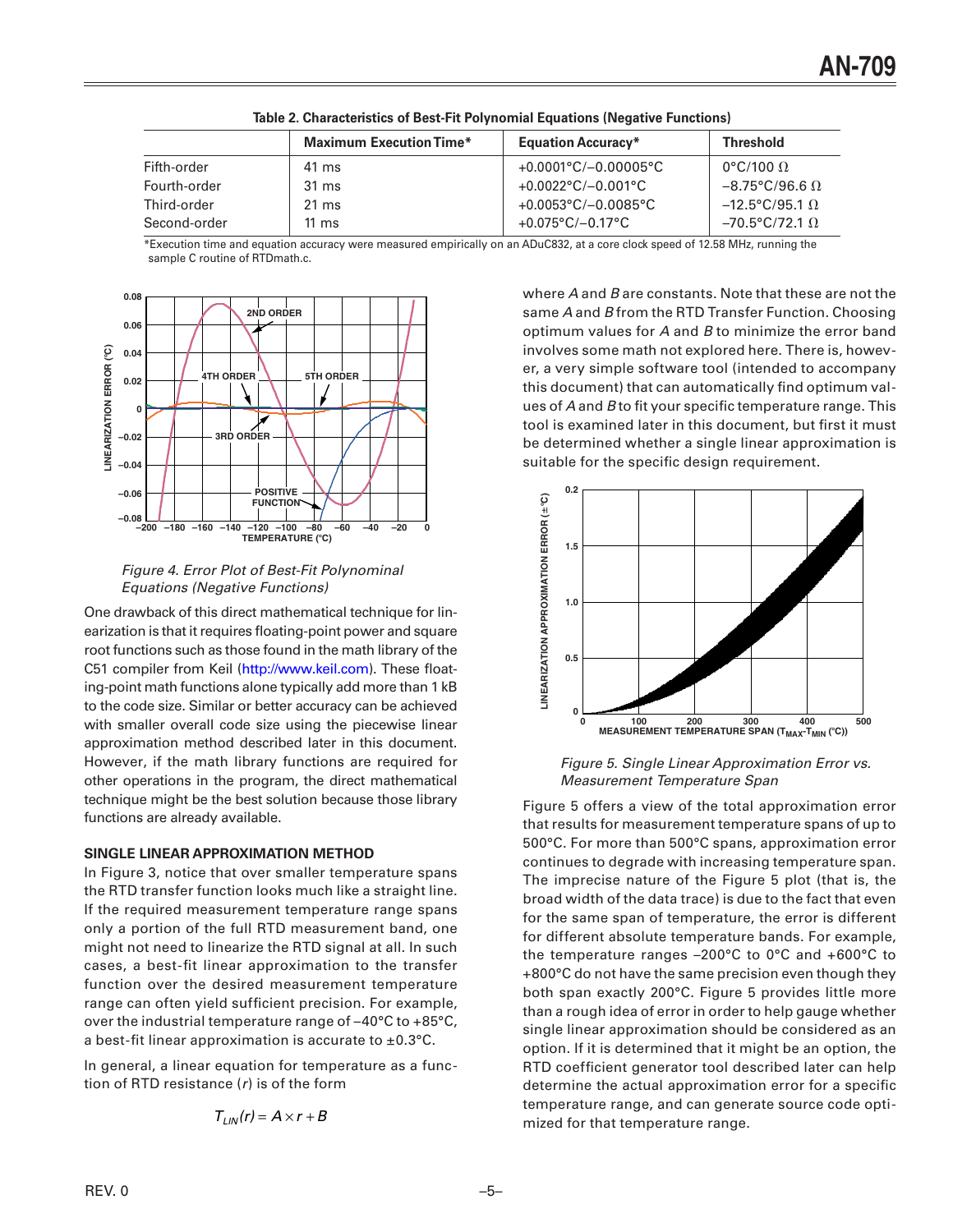#### **PIECEWISE LINEAR APPROXIMATION METHOD**

Taking linear approximation one step further, one can conceptualize any number of linear segments strung together to better approximate the nonlinear RTD transfer function. Generating this series of linear segments so that each segment's endpoints meet those of neighboring segments results in what can be viewed as a number of points connected by straight lines. These points (or coefficients) can be calculated once to best match the RTD's nonlinear transfer function and then stored permanently in ROM or Flash memory. From this table of coefficients, the MCU can perform simple linear interpolation to determine temperature based on measured RTD resistance.

To understand how this is implemented in practice, first assume the table of coefficients already exists. Each coefficient in the table is simply a point on the transfer function, represented by a resistance and a temperature. So the table takes the form

#### ${r_0, t_0; r_1, t_1; r_2, t_2; ... r_N, t_N}.$

Given this table, the MCU's real-time task (in determining temperature at a given resistance r) is to first determine which two coefficients are closest to the point in question (call these  $\{r_m, t_m\}$  and  $\{r_n, t_n\}$ ), and to then linearly interpolate between those two points to solve for temperature. The actual linear interpolation formula for that range (i.e., valid only for values of r between  $r_m$ and  $r_n$ ) will then take the form

$$
T_{SEG}(r) = t_m + (r - r_m) \frac{t_n - t_m}{r_n - r_m}
$$

Note that each coefficient in the above lookup table consists of two numbers, one for resistance and one for temperature (essentially x and y values in the transfer function). So for N linear segments (i.e., N+1 coefficients), a total of 2N+2 values must be stored in memory. To reduce the size of the look-up table, consider a table consisting of N segments, each spanning an equal breadth of resistance. Such a table can be stored as a set of temperature points only

 $\{t_0; t_1; t_2; ... t_N\}$ 

since, for a given coefficient  $\{r_n, t_n\}$ , the value of  $r_n$  can be calculated by

$$
r_n = r_0 + n \times r_{SEG}
$$

where both  $r_0$  and  $r_{SEG}$  are fixed values, stored in ROM along with the table of coefficients.  $r_0$  is the resistance at coefficient zero  $\{r_0, t_0\}$  and  $r_{SEG}$  is the fixed span of resistance that separates adjacent coefficients. The

linear interpolation formula for a given segment then becomes

$$
T_{SEG}(r) = t_i + \left[r - \left(r_0 + i \times r_{SEG}\right)\right] \times \frac{t_{i+1} - t_i}{r_{SEG}}
$$

where *i* indicates which segment (i.e., which pair of coefficients) is being used, and is calculated using the value of r as follows:

$$
i = trunc \left( \frac{r - r_0}{r_{SEG}} \right)
$$

Again, the above expression for  $T_{\text{SEG}}(r)$  is nothing more than a linear interpolation between the two coefficients  $t_i$  and  $t_{i+1}$ . To implement this in practice, the MCU must first solve for i (per the lower of the above two equations) so that the coefficients  $t_i$  and  $t_{i+1}$  are the two closest to the input value for r. Then, with i solved for, the MCU can simply solve the equation  $T_{SEG}(r)$  to determine the temperature at the given input resistance.

The overall error generated by this piecewise linear approximation technique will depend on: 1) the number of segments (or number of coefficients, or size of look-up table), and 2) the overall span of temperature. Figure 6 shows the linear approximation error for a measurement temperature range of –200°C to +850°C plotted as a function of look-up table size (using optimized coefficients generated by the RTD coefficient generator tool to be discussed shortly). Note that if the measurement temperature range is reduced, a better error will result given the same size look-up table, or the same error with a smaller look-up table.



Figure 6. Piecewise Linear Approximation Error vs. Look-Up Table Size (–200°C to +850°C Range)

–6–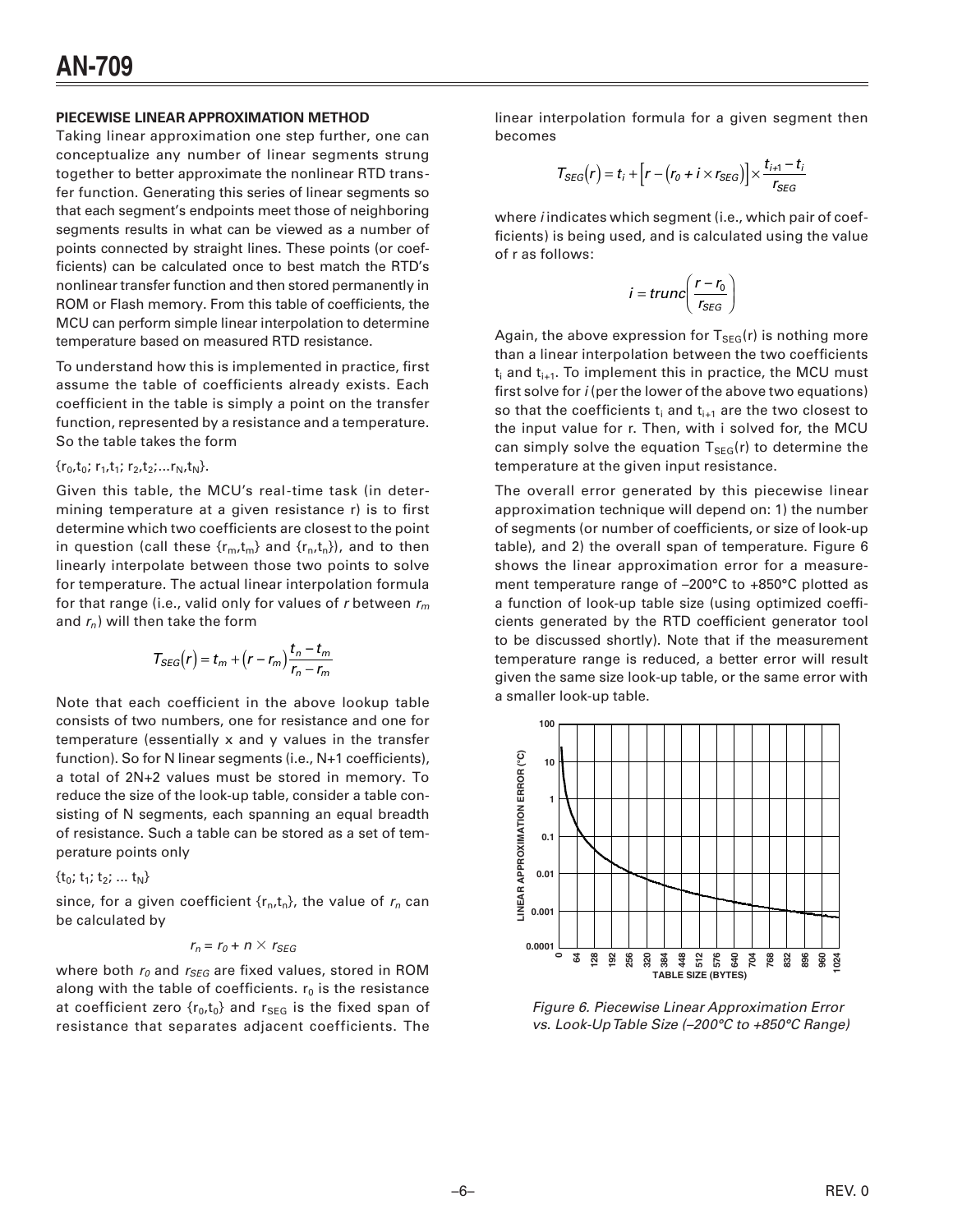## **RTD COEFFICIENT GENERATOR TOOL**

Certainly the most difficult part of implementing a piecewise linearization function is generating the lookup table. However, the RTD coefficient generator tool intended to accompany this document (coefRTD.exe) will do so automatically for Platinum RTDs. It is a simple DOS executable intended to assist with 8051-based RTD interface designs using piecewise linear or single linear approximation methods. It performs the following tasks:

- Generates optimized look-up table coefficients for a given temperature range and look-up table size.
- Indicates resulting error band and look-up table size.
- Generates complete RTD linearization function (including look-up table) in 8051 C source code.
- Generates table of error values as a function of temperature resulting from the given look-up table.

Figure 7 shows a sample screen from a typical run through the program, with user input highlighted in red. Note that the user needs to input only three parameters  $(T_{MIN}, T_{MAX},$  and  $N_{SEG}$ ) and the program does all the rest. The program can generate the file RTDpwl0.c, which is a complete C source file (customized to the user's specific look-up table) that can be included as is in a project where the T\_rtd() function is available to be called directly from functions in other source files. Alternatively, any portion(s) of RTDpwl0.c can be copied and pasted directly into other source file(s). The coefficient generator can also output an error analysis file (errorRTD.txt), which is a tab-delimited text file that can be imported into Microsoft® Excel or any other spreadsheet program to examine the errors generated by the linear approximation routine.

| <b>C:\ADuC\coefRTD.exe</b>                                                                                                                                                            | $ \Box$ $\times$ |
|---------------------------------------------------------------------------------------------------------------------------------------------------------------------------------------|------------------|
|                                                                                                                                                                                       |                  |
| COEFFICIENT GENERATOR FOR PLATINUM RTDs<br>September 2003, Analog Devices Inc.                                                                                                        |                  |
| enter minimum temperature 'TMIN' in degC <-200+850>: -200 <br>enter maximum temperature 'TMAX' in degC (-200+850): 850<br>enter table size $(i.e.$ # of linear sections) $(1255):$ 99 |                  |
| generating lookup tabledone.<br>optimizing lookup tabledone.<br>determining overall resultant error banddone.                                                                         |                  |
| piecewise linear approximation.<br>linearization routine error band: -0.00401783degC  0.00403925degC<br>lookup table size:<br>$= 99$ linear sections<br>$= 100$ coefficients          |                  |
| = 400 bytes (4 bytes per floating point coefficient)                                                                                                                                  |                  |
| generate 8051 C code 'RTDpwl0.c' $(y/n)?: y$                                                                                                                                          |                  |
| generating 'RIDpw10.c'done<br>generate error analysis table file 'errRTD.txt' (y/n)?: y<br>generating 'errRTD.txt'done                                                                |                  |
|                                                                                                                                                                                       |                  |

Figure 7. Coefficient Generator Session Example, with Piecewise Linear Approximation (User Input in Red)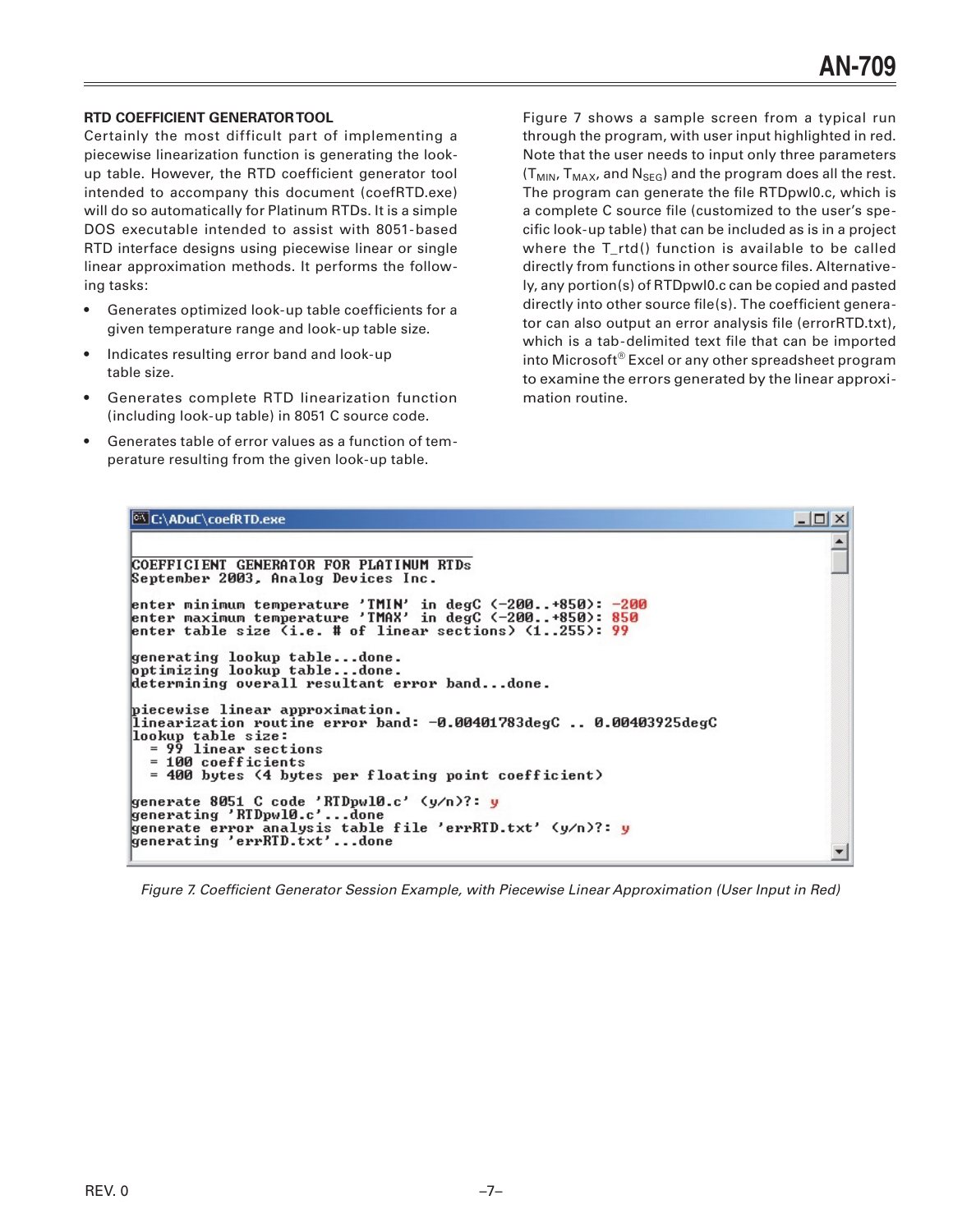```
C:\ADuC\coefRTD.exe
```

```
COEFFICIENT GENERATOR FOR PLATINUM RTDs
September 2003, Analog Devices Inc.
enter minimum temperature 'TMIN' in degC \langle -200...+850 \rangle: -40<br>enter maximum temperature 'TMAX' in degC \langle -200...+850 \rangle: 85
                                                                                  40enter table size (i.e. # of linear sections) (1..255): 1
generating lookup table...done.<br>optimizing lookup table...done.<br>determining overall resultant error band...done.
single linear approximation.
linearization routine error band: -\theta.292923degC .. 0.292929degC<br>overall equation: t = Ar + Boverall equation: t = Ar +<br>where: A = 2.57559degC/bm<br>B = -257.339degC= RTD resistance in ohms
            r
            t = RTD temperature in degC
generate 8051 C code 'RTDlin0.c' (y/n)?: <mark>y</mark>
generating 'RIDling.c'...done
generate error analysis table file 'errRTD.txt' (y/n)?: y
generating 'errRTD.txt'...done
```
Figure 8. Coefficient Generator Session Example, with Single Linear Approximation (User Input in Red)

The coefficient generator program generates linearization functions not only for piecewise linear approximation, but also for single linear approximation. To do this, simply enter 1 for the table size to indicate only a single linear segment. The program recognizes this and outputs results pertaining to the single linear approximation method instead of the piecewise linear approximation method, as shown in Figure 8.

### **CALIBRATION**

The ADuC834 has a built-in function to calibrate the ADC for endpoint errors (offset and gain error) as documented in the product data sheet. However, if the entire signal chain, including the RTD itself, is taken into account instead during calibration, one can end up with a lower overall error, and in such a case, the built-in ADC calibration provides no added benefit. This application note examines the overall calibration first, and then points out some instances where the built-in ADC calibration might still be useful.

Up to this point, the assumption has been that the RTD itself is perfect. But real RTDs are not perfect. Just like anything else in the real world, they have errors associated with them as specified by the RTD manufacturer's data sheet. Fortunately, much of this error can be fairly easily calibrated out in software. The calibration function discussed here works as either a single-point or a two-point calibration, and this function can be used in conjunction with any of the previously described linearization techniques.

To understand how a single-point calibration works in principle, refer back to the RTD transfer function  $R_{\text{RTD}}(t)$ discussed earlier in this document and recall that it is

largely defined by the value  $R_0$ , which is the resistance of the RTD at  $0^{\circ}$ C. For the most common RTDs,  $R_0$  is nominally 100  $\Omega$ . But this R<sub>0</sub> value is the most significant source of error in an RTD sensor, because it can vary significantly from one device to the next. And because the  $R_0$  value is simply multiplied by the rest of the transfer function in the expressions for  $R_{\text{RTD}}(t)$ , errors due to  $R_0$ tolerance are purely multiplicative, and so can be corrected by adjusting the scale multiplier in the following expression (as given previously) for  $R_{\text{RTD}}$  as a function of normalized ADC conversion result.

 $\Box$   $\times$ 

$$
R_{\text{RTD}} = ADC_{\text{norm}} \times scale + offset
$$

Specifically, if the RTD can be brought to a very precise known temperature and an ADC conversion performed, then the corrected scale value can be calculated as

$$
scale = \frac{R_{cal}}{ADC_{cal}}
$$

where  $ADC_{cal}$  is the actual normalized result of the A/D conversion and  $R_{cal}$  is the ideal (expected) resistance value at that RTD temperature.  $R_{cal}$  can be calculated manually using the equations for  $R_{\text{RTD}}(t)$ . By this method (called single-point calibration), a corrected scale value is obtained, compensating for the RTD's  $R_0$  tolerance and also, simultaneously, for the reference resistor's initial tolerance. To take this a step further, one can employ a two-point calibration, which compensates not only for these scaling errors but also for any offset error that might exist. Doing so requires adjusting not only the scale value, but the offset value as well. Assume for the moment that a single-point calibration has already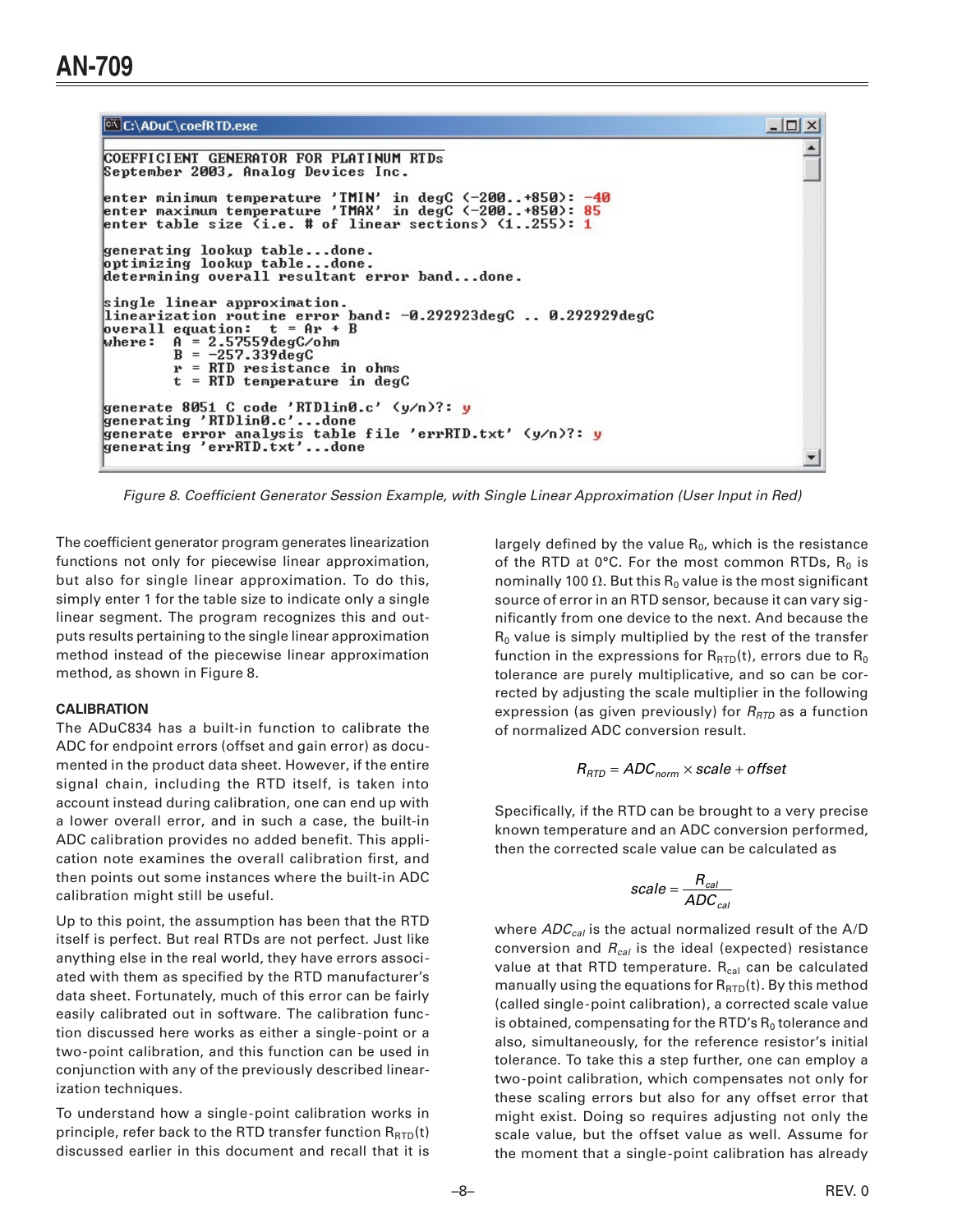been performed, and the RTD can now be brought to a second very precise known temperature and another ADC conversion performed. The equation for the scale value (that is, the slope of the  $R_{\text{RTD}}$  versus ADC<sub>norm</sub> function) is then

scale = 
$$
\frac{R_{cal} - R_{prevcal}}{ADC_{cal} - ADC_{prevcal}}
$$

where:

 $R_{\text{preval}}$  and  $ADC_{\text{preval}}$  are the resistance and ADC conversion result, respectively, at the previous calibration point.

 $R_{cal}$  and  $ADC_{cal}$  are the same for the current calibration point.

Note that this is merely a way of determining the slope of the  $R_{\text{RTD}}$  versus  $ADC_{\text{norm}}$  transfer function using two points on that line. Now one has only to take care of the offset value, which, because the scale value is now known, can be determined using a single point. The following expression for the offset value comes by solving for the offset of the above  $R_{\text{RTD}}$  expression and then replacing  $R_{\text{RTD}}$  and  $\text{ADC}_{\text{norm}}$  with  $R_{\text{preval}}$  and  $\text{ADC}_{\text{preval}}$ , respectively.

$$
offset = R_{prevcal} - ADC_{prevcal} \times scale
$$

Note that if  $R_{preval}$  and  $ADC_{preval}$  are both zero (representing no prior calibration point), then the expression for the scale value becomes the same as for a singlepoint calibration, and the expression for the offset value becomes zero, just as if this were a single-point calibration. Therefore, the same function (Cal() in the sample code) can be used to perform either a single-point or a 2-point calibration.

If using the sample code as is, follow these steps to perform a 2-point calibration:

- 1. Choose two temperatures at which to perform calibration, making sure that the temperature points are sufficiently separated (ideally at least one quarter of the total measurement span) to avoid errors accumulating near the extremes of the measurement temperature range.
- 2. Bring the RTD to the first temperature point, wait for the displayed result to settle to the new value, and then press any key of the terminal (or terminal emulator) to bring up the user I/O menu.
- 3. Follow the menu prompts to calibrate to a known temperature, and then enter the temperature as prompted.
- 4. Repeat steps 2 and 3 for the second temperature point.

Note: for a single-point calibration, simply ignore step 4.

There are many benefits to calibration, but just as many system considerations that make it impractical for certain applications. If a calibration cannot be performed as described above, consider performing a system ADC calibration instead, as described in the ADuC834 data sheet. To do so, simply replace the RTD with a short (0  $\Omega$ ) and trigger a system zero-scale calibration, and then replace the RTD with a high precision 719.36  $\Omega$  resistance and trigger a full-scale calibration. This compensates for internal ADC errors and for initial tolerance of the  $R_{BFF}$  resistor, but does not account for any error of the RTD itself.

It is worth pointing out that an added benefit of the ADuC832 (and all other MicroConverter products) is that it includes nonvolatile Flash data memory on-chip, which can be used in this case to store the calibrated scale and offset values. This way, the chip can restore the calibrated values each time the system powers up, rather than requiring a calibration each time the system is powered up. The sample code RTD834.c makes use of this feature for exactly that purpose.

# **ERROR ANALYSIS**

There are many contributing error sources to data acquisition designs (ADC linearity, input amplifier noise, resistor Johnson noise, amplifier temperature drift, resistor temperature drift, and so on). Determining which ones are dominant for a given design can be a daunting task. Fortunately, the ADuC834 integrates all the active stages into a single fully factory specified device, making error analysis a much simpler task, but one that still requires a fair bit of insight in designs such as this that involve a nonlinear sensor element. This application note, therefore, explores the few error components that happen to be most significant for the specific hardware and software configurations that have been discussed thus far in this document.

First of all, if the system is not calibrated to a specific RTD (using the single-point or 2-point calibration discussed previously), the RTD itself is almost certainly the most significant source of absolute error. This error should be well quantified on the RTD manufacturer's data sheet, and depends on the specific model of RTD chosen. This application note concentrates instead on error sources other than the RTD itself.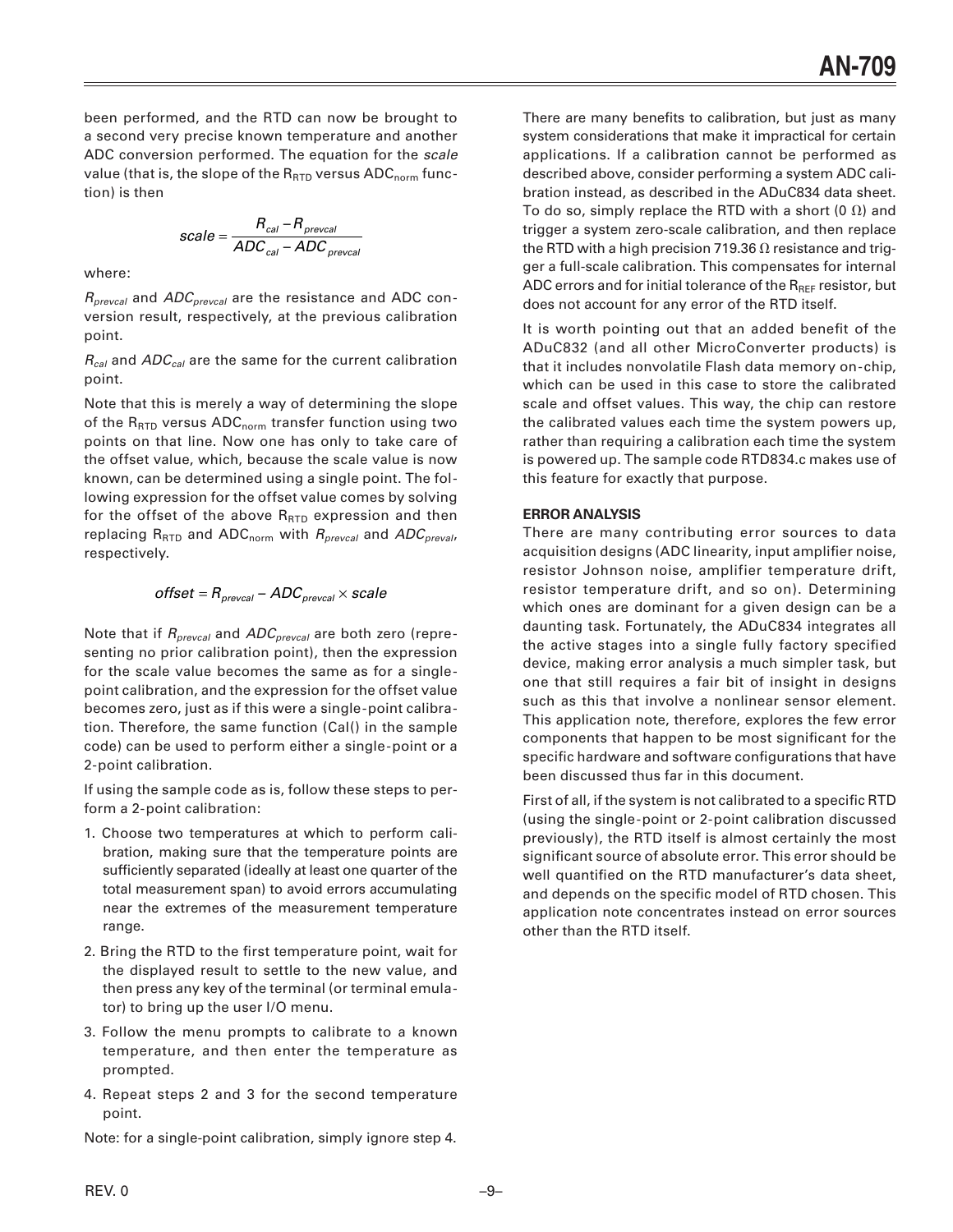

Figure 9. ADC Noise vs. RTD Temperature

One type of error to examine is noise. There are three main noise sources to consider in this design: resistor Johnson noise, amplifier/ADC input voltage noise, and amplifier/ADC input current noise. These add together as a root-sum-of-squares, and so the lesser contributing sources are negligible when one noise source is even slightly greater than the others. For this specific case, that dominant noise source happens to be amplifier/ ADC input voltage noise. Specifically, at the gain setting discussed, the ADuC834's input voltage noise specification is 0.37  $\mu$ V rms, or about 2.44  $\mu$ V p-p. Translating this input voltage noise into the resulting output temperature noise may not be intuitively obvious and, because of the nonlinear resistance-to-temperature transfer function, results in a temperature noise that varies as a function of RTD temperature. The end result is shown in Figure 9. Notice that even at the highest RTD temperatures (that is, the worst noise), peak-to-peak noise is always below 0.019°C, and is even better at lower measurement temperatures. Keep in mind that this variation of noise as a function of RTD temperature is not a function of the ADC itself but rather, as mentioned previously, is a direct result of the nonlinear  $T_{\text{RTD}}(r)$  transfer function being implemented in the digital domain.

Another source of error to consider here is temperature drift, specifically ADC offset and gain temperature drift and reference resistor temperature drift. This is the change in DC errors (offset and gain errors) as a function of changing temperature of the ADC chip or reference resistor. So this relates to ambient temperature of the RTD conditioning circuitry rather than to the actual measurement RTD temperature. For brevity, these two distinct temperatures are referred to here as ambient temperature and RTD temperature, respectively. To confuse things further, the value of temperature drift (that is, sensitivity to ambient temperature) changes as a function of RTD temperature due to the nonlinear T<sub>RTD</sub>(r) transfer function. The end result is shown in Figure 10 but will likely require some explanation. The x axis of Figure 10 is simply the RTD temperature. The y axis is the temperature drift in °C change in measurement error per °C change in ambient temperature. For example, if the RTD temperature is fixed at 100 $\degree$ C, the V<sub>REF</sub> drift (with a 5 ppm/°C reference resistor) is approximately ±0.01°C/°C. So, if the ambient temperature changes by, say,  $50^{\circ}$ C, the measurement temperature reading might change by as much as  $\pm 0.5^{\circ}$ C (neglecting other contributors to temperature drift).



Figure 10. Temperature Drift vs. RTD Temperature

It is not difficult to see that, in industrial environments with ambient temperature ranges sometimes spanning -40°C to +85°C or more, temperature drift can be quite a significant source of error. It would be fairly straightforward to use the on-chip temperature sensor of the ADuC834 to measure chip temperature (which tracks ambient temperature closely) and then use this measured chip/ambient temperature to compensate for temperature-drift errors. This would require an additional temperature-cycling step during manufacturing, specifically bringing the ambient temperature to two fixed values and taking zero-scale and full-scale ADC readings at each of these ambient temperatures. But after doing this, software could do the rest to compensate for temperature drift errors within the limits of temperature sensor accuracy and temperature gradients between the reference resistor and the ADuC834. This application note does not explore such temperature drift compensation techniques any further, but it should be noted that the on-chip resources exist to make this option possible with nothing more than software changes.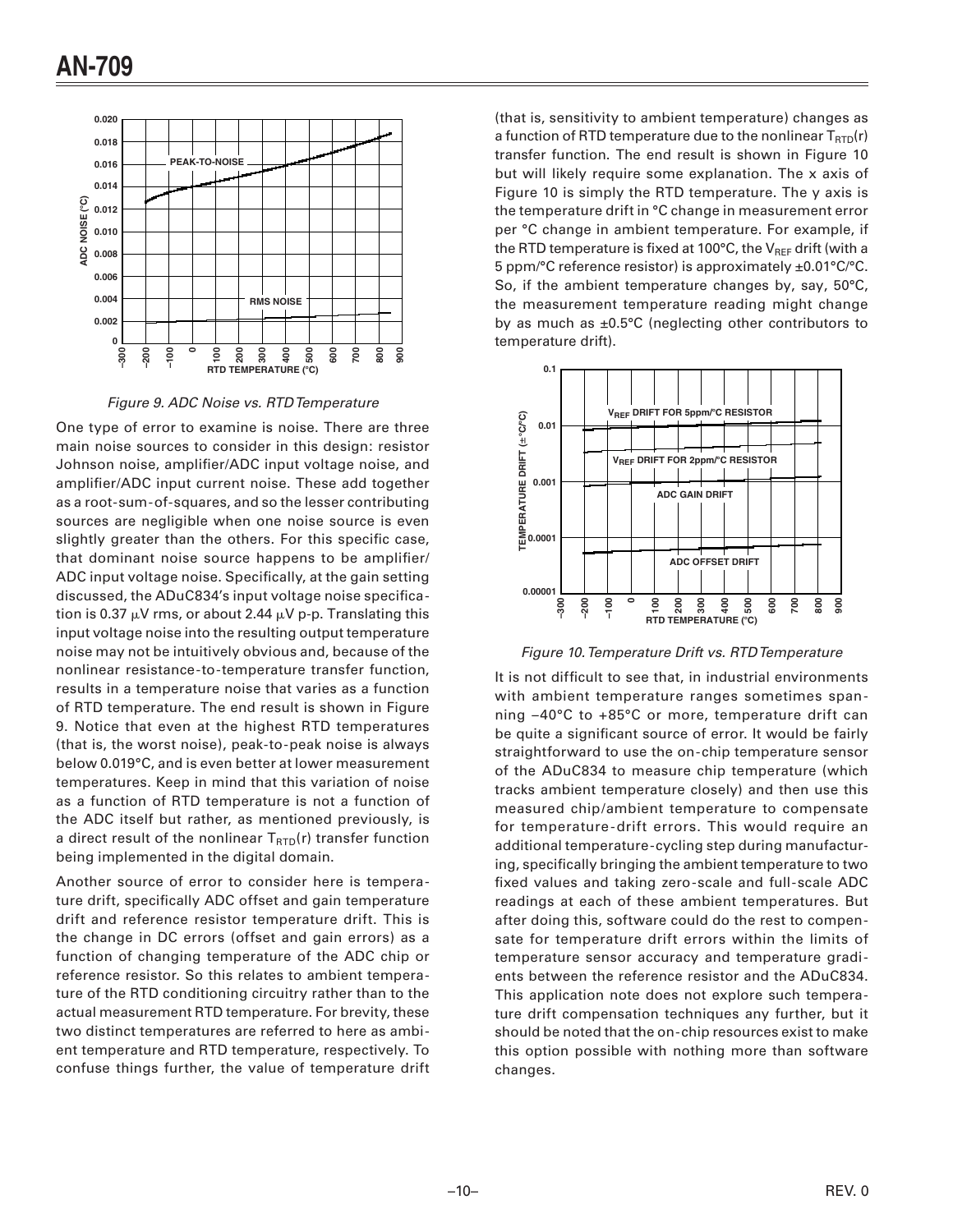RTD self-heating is yet another source of error to consider. Simply put, placing a current through the RTD causes it to dissipate power, which raises the RTD's temperature. Fortunately, because the RTD is being excited with only 400  $\mu$ A, the total power dissipated by the RTD is never more than 16  $\mu$ W for a 100  $\Omega$  R<sub>0</sub>. The amount of self-heating caused by this small power dissipation varies, depending on the specific model of RTD used, but typically the resulting self-heating is negligible. If it is not negligible in the specific application, simply reduce the excitation current to 200  $\mu$ A under software control, thus reducing RTD power dissipation by a factor of four.

Other sources of error are mostly negligible. DC endpoint errors (offset and gain errors) can be fully corrected using the calibration techniques discussed previously. Resistor Johnson noise is well below the ADC's input voltage noise. The only other error source worthy of consideration is ADC INL (integral nonlinearity, or relative accuracy). Though the ADuC834 data sheet specification for worst-case INL is 15 ppm of full scale, which would result in output-referred INL error about twice the value of the peak-to-peak output noise shown in Figure 9, the actual INL is much closer to 2 ppm of full scale, which is well below the noise floor. This is typical of ADI's conservative specifications.

## **SOFTWARE AND SOURCE CODE**

All of the software and source code referenced herein is included in a zip file intended to accompany this document, and can be downloaded from the location mentioned on Page 1. The individual contents of the zip file can be described as follows:

• coefRTD.exe – The coefficient generator tool executable.

- coefRTD.cpp Source-code for the coefficient generator tool.
- RTDmath.c Linearization subroutines using direct mathematical linearization method.
- RTDpwl0.c Linearization subroutines using piecewise linear approximation method. (A customized version of this code can be generated using the coefRTD.exe program).
- RTDlin0.c Linearization subroutines using single linear approximation method. (A customized version of this code can be generated using the coefRTD.exe program).
- RTD834.c Example complete RTD interface program for the ADuC834 or ADuC836. (Makes use of any one of the above linearization functions).
- RTD834.hex Complete compiled version of RTD834.c and RTDpwl0.c, ready to download and run on an ADuC834 or ADuC836.
- RTD845.c Example complete RTD interface program for the ADuC845, ADuC847, or ADuC848. (Makes use of any one of the above linearization functions).
- RTD845.hex Complete compiled version of ADuC845.c and RTDpwl0.c, ready to download and run on an ADuC845, ADuC847, or ADuC848.
- ReadMe.txt Text file giving revision information and describing the function of each file.

A complete project using the above source code must include both a main program (RTD834.c, RTD845.c, or a from scratch program) and a linearization subroutines file (RTDmath.c, RTDpwl0.c, RTDlin0.c, or a customized source file generated by the coefRTD.exe tool). Many details are provided in the comments of the various C source files.

Purchase of licensed <sup>12</sup>C components of Analog Devices or one of its sublicensed Associated Companies conveys a license for the purchaser under the Philips I<sup>2</sup>C Patent Rights to use these components in an I<sup>2</sup>C system, provided that the system conforms to the I<sup>2</sup>C Standard Specification as defined by Philips.